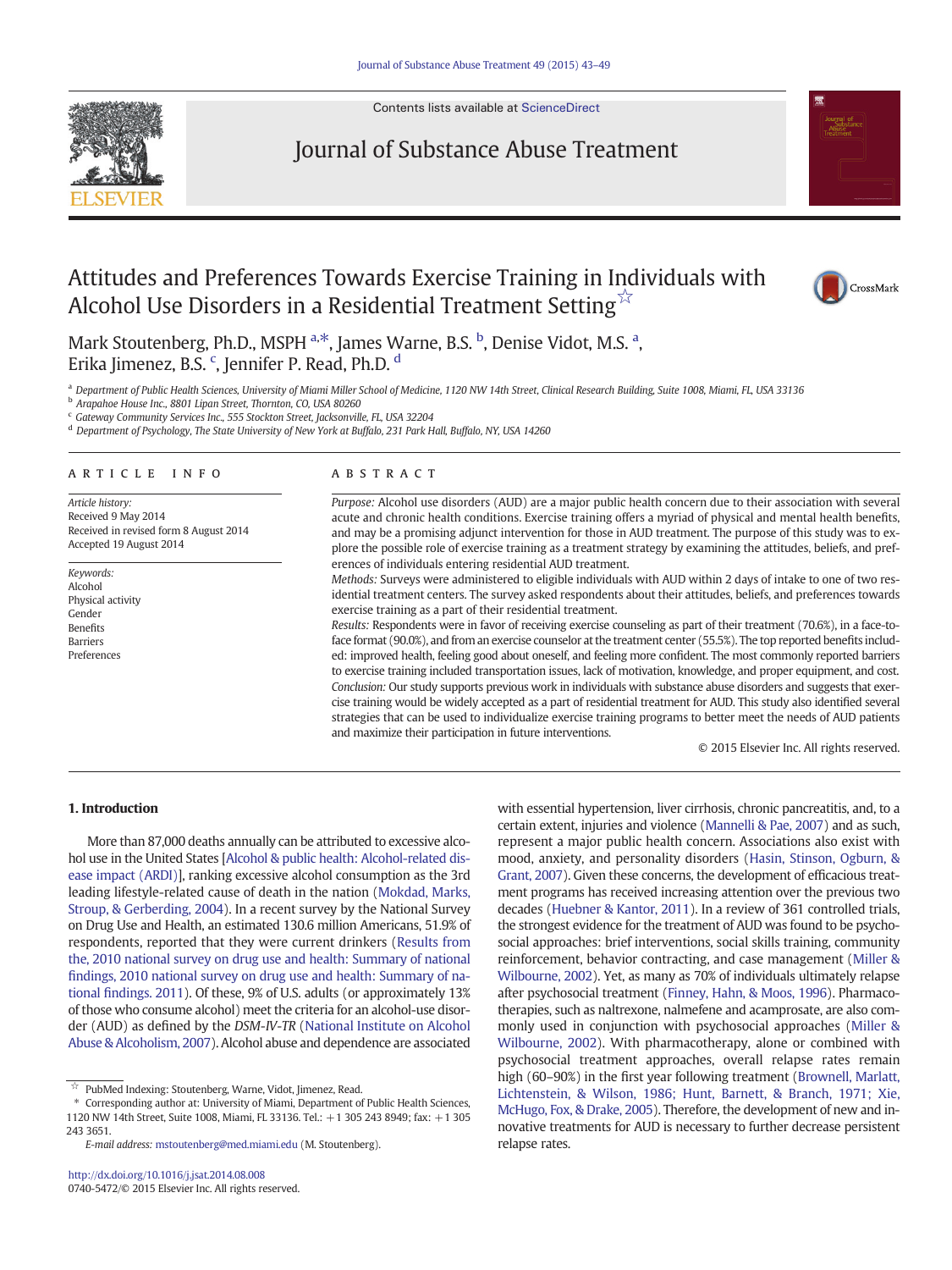Several researchers have suggested a possible role of exercise training as a treatment strategy for AUD, either on its own or in combination with other psychosocial or pharmacological interventions ([Brown et al.,](#page--1-0) [2009; Tkachuk & Martin, 1999; Ussher, Sampuran, Doshi, West, &](#page--1-0) [Drummond, 2004](#page--1-0)). They point to the numerous potential public health benefits of exercise training, including the inverse association between physical fitness and cardiovascular disease, hypertension, stroke, type 2 diabetes, obesity, anxiety, and depression [\(ACSM's guidelines for](#page--1-0) [exercise testing, prescription, 2010](#page--1-0)). Exercise training programs can be easily incorporated to augment current best practices, individualized to the needs of those receiving AUD treatment, and can be completed concurrently with other treatment therapies. Moreover, exercise has limited side effects and is not likely to interact with pharmacotherapy ([Trivedi, Greer, Grannemann, Chambliss, & Jordan, 2006\)](#page--1-0). Evidence suggests moderate intensity exercise provides short-term relief from acute alcohol urges [\(Ussher et al., 2004\)](#page--1-0) and that with patients completing inpatient alcohol rehabilitation, those who participated in exercise training during their treatment demonstrated increased abstinence rates ([Sinyor, Brown, Rostant, & Seraganian, 1982\)](#page--1-0). Pilot work by [Brown](#page--1-0) [et al. \(2009\)](#page--1-0) demonstrated a positive effect of a 12-week lifestyle behavioral modification intervention in individuals seeking out-patient treatment for alcohol dependence. Other large clinical trials, examining exercise training in the treatment of other addictions, such as smoking cessation ([Smits et al., 2012\)](#page--1-0) and stimulant use ([Trivedi et al., 2011](#page--1-0)), are also ongoing.

Prior to engaging in costly intervention trials for residential AUD populations, it may be advisable to investigate the attitudes, beliefs, and behaviors towards exercise training of individuals embarking on intensive residential AUD treatment. To date, only two studies have specifically examined these factors in related populations ([Abrantes et al.,](#page--1-0) [2011; Read et al., 2001\)](#page--1-0). Together, these studies established that exercise training might be well accepted as a part of AUD treatment. However, these studies were conducted with individuals in outpatient treatment settings that provide a more limited contact setting and lack a structured environment that would be conducive to the implementation of an exercise training program to supplement their treatment. Additionally, evidence suggests that inpatient treatment programs are often the setting for individuals with more severe alcohol problems and/or cognitive impairments ([Rychtarik et al., 2000\)](#page--1-0). Therefore, much can be gained from a better understanding of the specific needs and preferences of individuals seeking AUD treatment in an inpatient setting. Thus, our objective was to add to the current body of literature by examining the exercise attitudes, beliefs, and preferences of individuals seeking treatment for AUD in a residential setting.

#### 2. Materials and methods

Research assistants (RA) at two different residential treatment programs accessed the intake records at their respective residential treatment centers to track incoming clients to the program. All participants were recruited based on a DSM-IV-TR [\(American Psychiatric Association,](#page--1-0) [2000\)](#page--1-0) diagnosis of alcohol dependence or abuse. Self-report surveys were then administered to eligible clients within 2 days of admission.

#### 2.1. Setting

This study was completed with individuals in two different residential treatment programs in the United States. The facilities can serve a maximum of 28 and 36 clients at any one time with an average length of stay of 28 and 30 days, respectively. Common facilities offered at both centers include: cafeterias, group rooms, basic gym facilities, and outdoor patios and open spaces for leisure time. Patients are admitted to the residential treatment facilities based on levels of care needed with some admissions including individuals who were involuntarily committed to treatment to fulfill court orders and probation orders. Admission to the inpatient treatment facilities typically occurs after a detoxification period lasting 24–48 hours, depending on the severity of the detoxification from alcohol and/or other substances. Patient treatment programs take place in minimally restrictive settings with a focus on stabilizing and preparing patients for ongoing treatment at lower levels of care. In general, the programs are limited to individuals who do not require a locked environment and who do not have physical, emotional, or psychiatric impairments requiring the availability of 24 hour medical staff. Substance abuse treatment programs are primarily conducted in group settings that meet for varying lengths of time throughout the entire day.

#### 2.2. Participant recruitment

Patients at each site were recruited by an RA who tracked eligible clients via an internal admitting systems, such as an intranet tracking system for new intakes, which identifies clients on their date of admission, as well as their DSM-IV-TR diagnosis. Participants were eligible to participate in the study based on a DSM-IV-TR diagnosis of alcohol abuse or dependence. Clients who were pregnant, were unable to read or write English, had a current diagnosis of anorexia or bulimia nervosa, had bipolar disorder, had history of or current psychotic disorder, were suicidal or homicidal, or who had any significant physical disabilities or medical problems were excluded from the study. Once identified, patients were approached to participate in the study within 1–2 working days of their admission to the residential treatment program. The RA provided an overview of the study to assess the patient's interest in participating. Interested patients were then asked to provide their informed consent. All study documents and procedures were approved by the Institutional Review Board at the University of Miami.

#### 2.3. Study survey

Once enrolled in the study, participants were asked to complete the study survey. Completion of the informed consent process and the survey took approximately 20–25 minutes. Participants received a \$10 gift card for their participation. Following is a description of the components of the survey that was administered to the study participants.

#### 2.3.1. Exercise attitudes, beliefs, and behaviors

A modified version of previously used questionnaires ([Abrantes et al.,](#page--1-0) [2011; Read et al., 2001](#page--1-0)) was adapted for use by the research team to assess individual attitudes, beliefs, and preferences towards exercise training. This self-report questionnaire included sections that assessed the following: willingness to participate in exercise programs, exercise preferences, as well as perceived benefits and barriers to exercising, and is influenced by the transtheoretical model where the pros and cons (or the benefits and barriers) to exercise training affect an individual's decisional balance in making behavioral choices [\(Marcus, Rakowski, & Rossi, 1992](#page--1-0)). The Godin Leisure-Time Exercise questionnaire was included as a part of the testing battery to provide a measure of leisure time physical activity [PA; [\(Godin & Shephard, 1985](#page--1-0))]. According to recommended guidelines, the following cut points were used to categorize the PA scores: insufficiently active <14; moderately active 14–23; and active  $\geq$ 24.

#### 2.3.2. Assessment of substance use and depression

The Fagerström Test for Nicotine Dependence (FTND) was used to assess smoking status, including average number of cigarettes smoked daily, and provide a continuous measure of nicotine dependence ([Heatherton, Kozlowski, Frecker, & Fagerstrom, 1991\)](#page--1-0). The FTND is considered to be a standard instrument for measuring nicotine dependence as it has shown good internal consistency, a single dimension factor structure, and positive relationships with degree of nicotine intake. Average scores on this measure have ranged from 5 to 7 in nicotine dependent populations [\(Heatherton et al., 1991; Payne, Smith, McCracken,](#page--1-0) [McSherry, & Antony, 1994](#page--1-0)). The Center for Epidemiological Studies of Depression Scale (CES-D) was used to assess depressive symptomatology